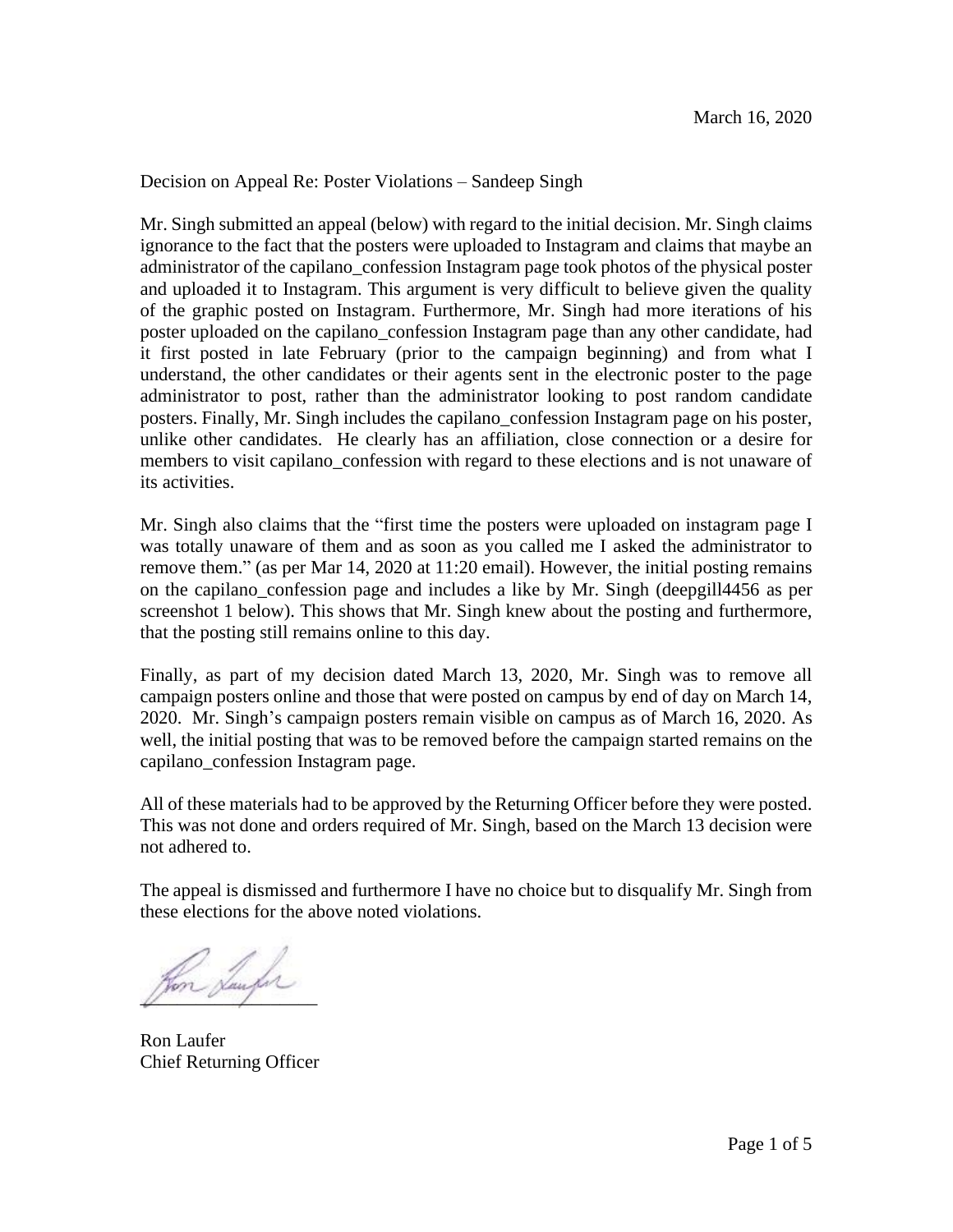## **Sandeep Singh .** 5:13

Hi Ron

The posters were created by me but maybe when i put them on the csu board the administrator must have taken pictures from there.

Regards Sandeep

**From:** Ron Laufer [<cro@csu.bc.ca>](mailto:cro@csu.bc.ca) **Sent:** Sunday, March 15, 2020 8:48 PM **To:** Sandeep Singh . **Subject:** Re: Decision on Violations

Hi Sandeep,

Did you create or have someone create the poster that was posted on bulletin boards in hallways on campus?

Thanks,

Ron

Chief Returning Officer Capilano Students' Union Cell - 604-715-4777

On Sun, Mar 15, 2020 at 3:31 PM Sandeep Singh . wrote: Hi Ron

Okay I got it. Also, I have no idea how the administrator got the poster as I told you that I have never asked him to post anything.

Regards Sandeep

**From:** Ron Laufer [<cro@csu.bc.ca>](mailto:cro@csu.bc.ca) **Sent:** Sunday, March 15, 2020 3:37 AM **To:** Sandeep Singh . **Subject:** Re: Decision on Violations

Sandeep,

When I said "I will accept your email as an appeal if that is what you would like to submit as an appeal." that meant that I was going to consider your email as your appeal, not that the decision was overturned.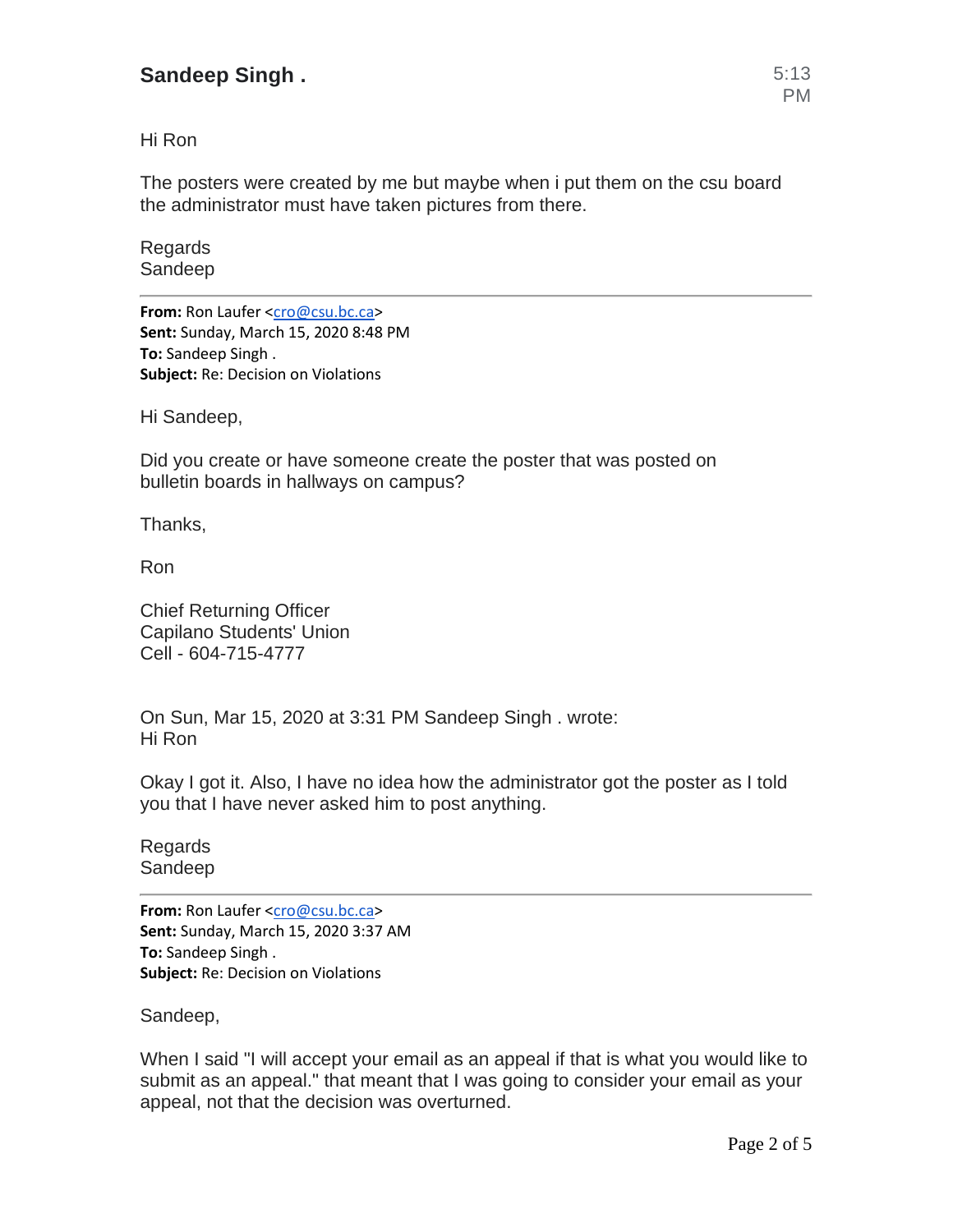Again, just to say, that you are not allowed to have posters up at the moment. Any posters, posted online or on campus on the bulletin boards had to be approved by me in advance. They were not.

As you likely know, generally a candidate would send a poster to the administrator asking them to post the poster... how did the administrator get your poster the 2nd time?

Thanks,

Ron

Chief Returning Officer Capilano Students' Union Cell - 604-715-4777

On Sat, Mar 14, 2020 at 11:20 AM Sandeep Singh . wrote: Hi there

Thank you so much accepting my appeal. Also, the first time the posters were uploaded on instagram page I was totally unaware of them and as soon as you called me I asked the administrator to remove them. And the second time when the posters were uploaded online again I was not aware of it at all. Maybe the instagram page who uploaded it for all other candidates was not aware of the fact that there are some policies of the campaign. I was aware of the physical poster on CSU board but was not aware of all other things happening online.

Regards Sandeep

**From:** Ron Laufer [<cro@csu.bc.ca>](mailto:cro@csu.bc.ca) **Sent:** Saturday, March 14, 2020 4:01 PM **To:** Sandeep Singh . **Subject:** Re: Decision on Violations

Sandeep,

I understand the frustration and frankly I would prefer that we never have to sanction any candidates. I will accept your email as an appeal if that is what you would like to submit as an appeal.

Please however clarify. Are you stating that you have not created any posters of any kind (paper or digital), nor have you posted any campaign material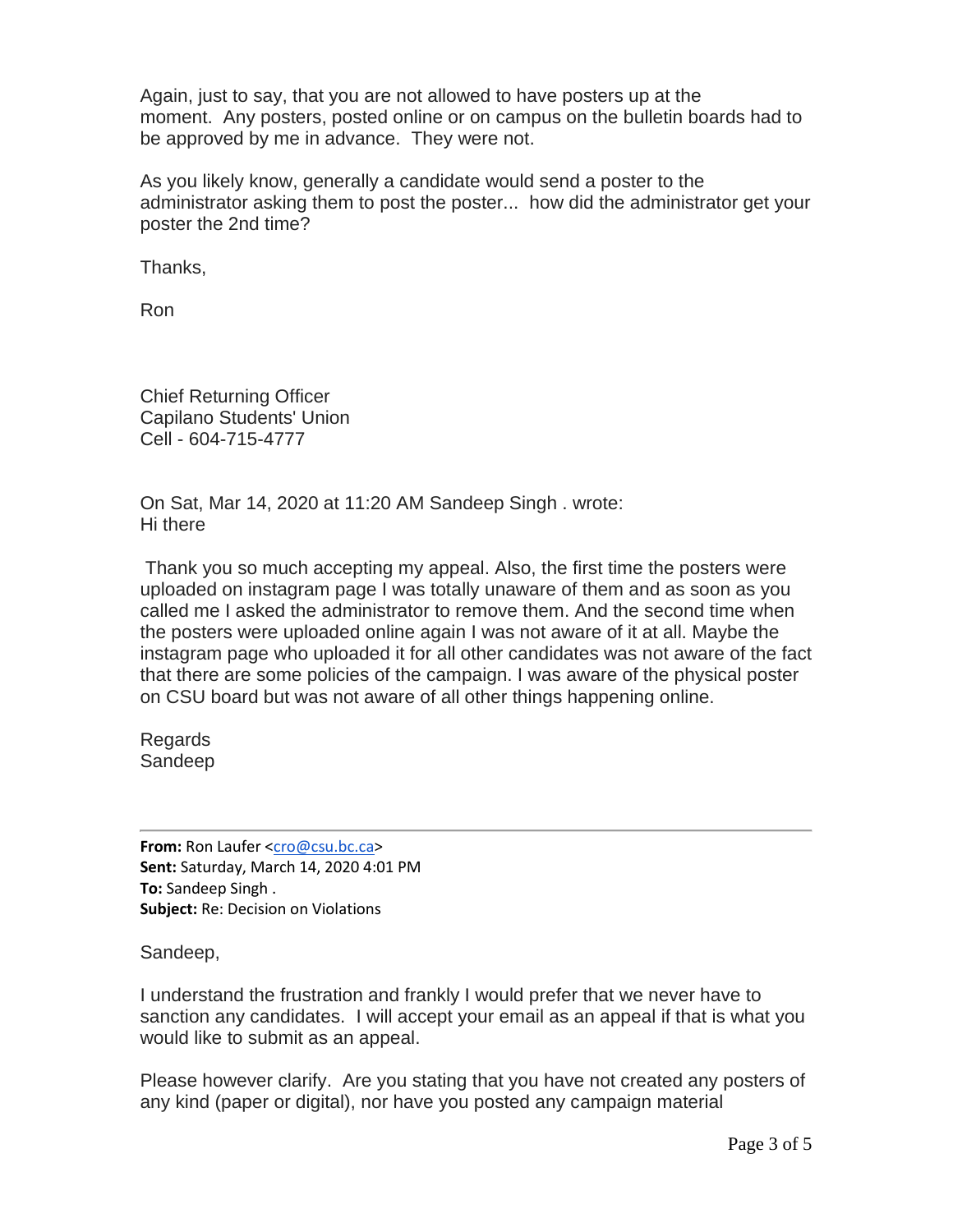online. Furthermore, you are saying that you have never liked any of the posters on Instagram? Basically, I have the impression that you are saying someone else created all these posters and did that without your knowledge or consent. Please be sure you are telling me what actually happened as we have a fair amount of context surrounding what has happened in the election thus far.

Your appeal will be assessed and responded to officially.

Thanks,

Ron

Chief Returning Officer Capilano Students' Union Cell - 604-715-4777

On Sat, Mar 14, 2020 at 1:49 AM Sandeep Singh . wrote: Hi there

This email is in response to the last mail that you sent me regarding the campaign violations. As per the allegations the online posters that were uploaded on the instagram page that were out of my knowledge and also were against the campaign rules and regulation. Sir, I want to bring this to your notice that i am not the one who administers the instagram page so there is no way that I have promoted my posters as a part of campaign. The first time you asked me to delete the posters and I immediately asked the person who is the administrator of the page to delete all the posters. And second time on March 11th when you mailed me regarding these posters again, I was totally unaware of what was happening and the person who posted my posters maybe wanted to support me but was unaware about the criteria of these elections and even he did not asked me before posting them on the page. And it is clearly visible through the screenshots that you have sent me because I did not reply or like to any of the comments done underneath the post.

I will make sure that nothing like this happens in the near future. Also, this is an appeal from my side that i know that the rules have been violated but I was not aware and not a part of that thing. So, keeping that in mind and viewing the whole situation please provide me a chance and accept my apologies.

This is my e-mail to you as an appeal and if there is any other form that is acceptable and any other way that I have to appeal you, please let me know.

I know elections should be an epitome of providing a fair chance to everyone and clearly you are doing your part in accomplishing that by bringing in my knowledge the violations conducted that were totally out of knowledge.

Hope to hear back from you soon.

Regards Sandeep.